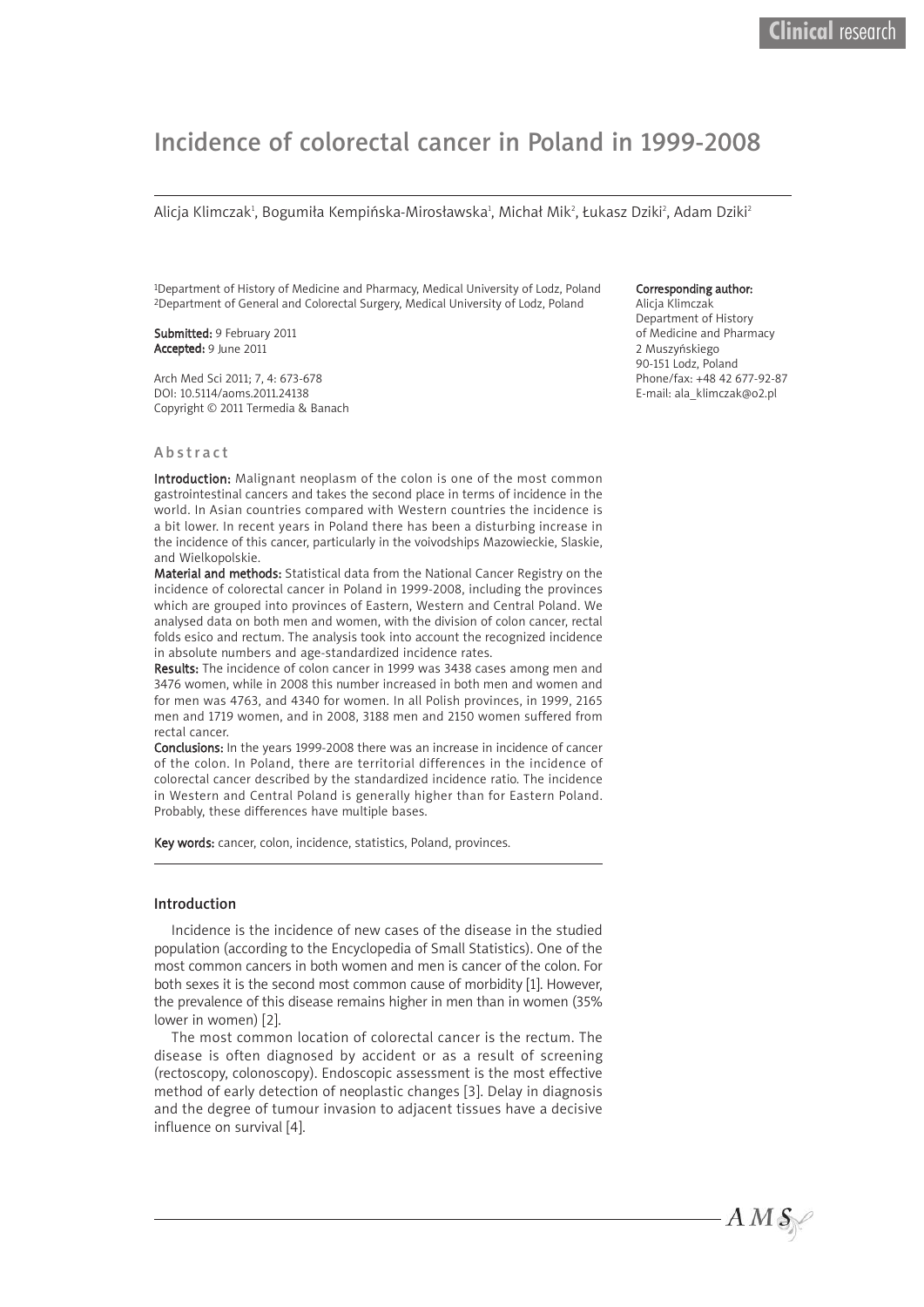The epidemiological data suggest that the treatment undertaken in the early stages of the disease (stage A, B1, B2 Astler-Coller) gives a chance for 5-year survival in 90%, 85%, and 70% [1] of cases. The aetiology of this disease is not completely known, although research suggests a number of factors that could affect its development [5]. The most important are genetic factors, high-calorie diet rich in fats and low in fibre, eating highly processed foods containing preservatives and dyes, history of previous malignant or benign tumours of the colon (polyps), breast cancer, ovarian or uterine cancer in women with ulcerative colitis and Crohn's disease [6]. Most cases are observed after 65 years of age [7]. Changes in incidence are differently shaped over time: in some countries of Northern and Western Europe the incidence is stabilizing or even gradually decreasing [8], while in others it is increasing [9].

In the UK, 106 new cases of colorectal cancer are diagnosed every day [10]. In the United States, colorectal cancer is the third most common cancer in both sexes. In 2005, colon cancer and rectal bending distal segment was diagnosed in 108,100 people and there were 40,800 cases of rectal cancer [11]. In Germany, in 2006 the total number of cases was 68,740 [12]. In France, after a steady increase until 1995, the incidence of colorectal cancer stabilised in both sexes, with a slight decrease in men. In 2010, the projected incidence was 36.5 per 100,000 in men and 24.4 in women [13].

The aim of this study was to analyse morbidity among women and men with cancer of the colon and rectum in Poland in the provinces grouped as Western, Central and Eastern Poland in 1999-2008.

# Material and methods

The basis of this analysis was the incidence of cancer of the colon and rectum in the years 1999- 2008, included in absolute numbers and described as the standardized incidence rate according to age. We analysed incidence rates for the number of cases per 100 thousand people and standardized so that the population age structure was the same as the population age structure adopted as a standard. The 'standard world population' was adopted as the standard population, and data about its structure derived from the annual newsletter 'Cancer Incidence in Five Continents', edited by Witold Zatoński and George Tyczyńskiego, issued by the Department of Epidemiology and Cancer Prevention – National Cancer Registry.

The analysis included the incidence by sex and provinces called: Western Poland (voivodship: Zachodniopomorskie, Lubuskie, Dolnośląskie, Greater Poland), Central Poland (Mazowieckie, Pomorskie, Kujawsko-pomorskie, Łódzkie, Świętokrzyskie, Lesser Poland, Silesia, Opole) and Eastern Poland (Warmińsko-mazurskie, Podlaskie, Lubelskie, Podkarpackie). By grouping the provinces the average incidence rate was calculated for the group of provinces based on the ratios for each province (arithmetic average). Statistical data were drawn from the National Institute of Hygiene in Warsaw.

#### Results

Tables I and II include the absolute incidence of colorectal cancer in the years 1999-2008, by gender and location of the cancer of the colon and rectum for cancer separately. Tables III to IV present the incidence of colorectal cancer by gender expressed as the standardized incidence rate of Poland's Western, Central and Eastern provinces in the years 1999-2008.

On the basis of data on incidence of cancer of the colon in the years 1999-2008 there can be observed a rise in incidence of cancer of the colon and rectum, both for women and men. In 1999, the incidence of colon cancer was 3438 for men and 3476 for women, and in 2008 respectively 4763 and 4340 (Table I, Figure 1). In 1999, 2165 men and 1719 women suffered from rectal cancer. In subsequent years, the incidence increased, reaching respectively 3188 and 2150 in 2008 (Table II, Figure 2).

Table I. Prevalence (in absolute terms) for colon cancer in men and women in Poland in 1999-2008

| Gender | Year |      |      |      |      |      |      |      |      |      |
|--------|------|------|------|------|------|------|------|------|------|------|
|        | 1999 | 2000 | 2001 | 2002 | 2003 | 2004 | 2005 | 2006 | 2007 | 2008 |
| Men    | 3438 | 3345 | 3689 | 3675 | 4184 | 4205 | 4442 | 4486 | 4743 | 4763 |
| Women  | 3476 | 3389 | 3583 | 3575 | 3882 | 3961 | 4123 | 4057 | 4254 | 4340 |

Table II. Incidence (in absolute terms) of rectal cancer for men and women in Poland in 1999-2008

| Gender |      |      |      |      | Year |      |      |      |      |      |
|--------|------|------|------|------|------|------|------|------|------|------|
|        | 1999 | 2000 | 2001 | 2002 | 2003 | 2004 | 2005 | 2006 | 2007 | 2008 |
| Men    | 2165 | 2474 | 2597 | 2685 | 2790 | 2716 | 3043 | 3075 | 3149 | 3188 |
| Women  | 1719 | 1921 | 1881 | 2032 | 2061 | 1995 | 2092 | 2006 | 2098 | 2150 |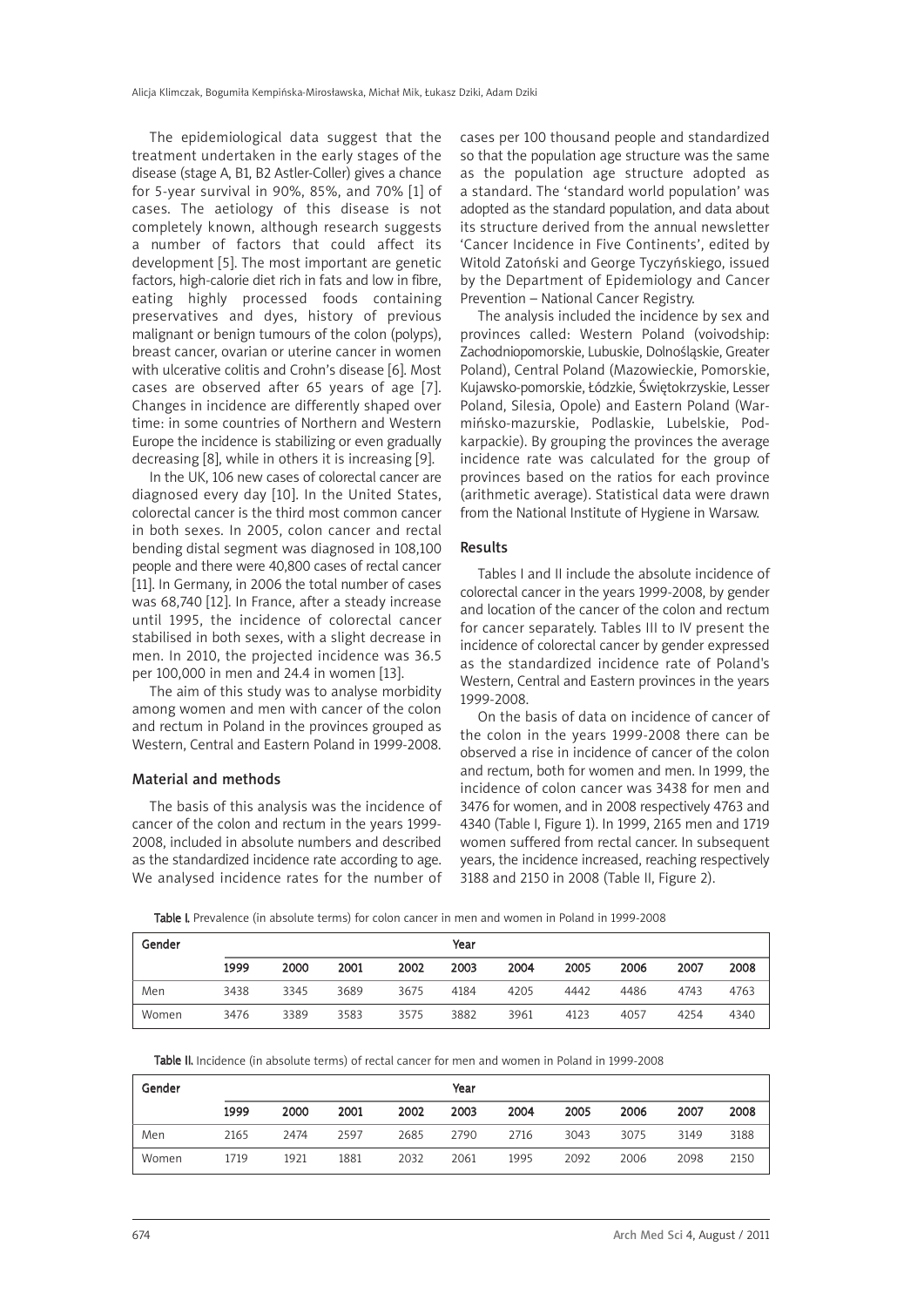Table IIIA. Incidence of colon cancer in 1999-2008 (standardized coefficient) in Western, Central, Eastern Poland – men

| Region              |      |      |      | Year |      |      |      |      |      |      |
|---------------------|------|------|------|------|------|------|------|------|------|------|
|                     | 1999 | 2000 | 2001 | 2002 | 2003 | 2004 | 2005 | 2006 | 2007 | 2008 |
| West Poland         | 14.0 | 15.1 | 16.6 | 14.7 | 18.3 | 18.8 | 19.4 | 19.1 | 19.5 | 19.2 |
| Central Poland 15.6 |      | 14.4 | 15.0 | 15.0 | 16.4 | 16.1 | 15.9 | 16.3 | 17.7 | 17.6 |
| East Poland         | 11.8 | 11.4 | 13.5 | 14.5 | 14.9 | 16.5 | 20.5 | 15.3 | 16.3 | 16.0 |
| Poland              | 14.6 | 14.0 | 15.2 | 14.9 | 16.8 | 16.5 | 17.0 | 17.0 | 17.6 | 17.4 |

Table IIIB. Incidence of colon cancer in 1999-2008 (standardized coefficient) in Western, Central, Eastern Poland – women

| Region              |      |      |      |      | Year |      |      |      |      |      |  |  |
|---------------------|------|------|------|------|------|------|------|------|------|------|--|--|
|                     | 1999 | 2000 | 2001 | 2002 | 2003 | 2004 | 2005 | 2006 | 2007 | 2008 |  |  |
| West Poland         | 9.3  | 10.5 | 10.4 | 10.8 | 11.7 | 11.2 | 12.1 | 11.5 | 12.6 | 12.2 |  |  |
| Central Poland 10.9 |      | 9.8  | 10.9 | 9.9  | 10.4 | 10.6 | 10.7 | 10.9 | 11.0 | 11.1 |  |  |
| East Poland         | 8.7  | 8.0  | 8.6  | 9.0  | 10.0 | 9.7  | 11.3 | 10.5 | 10.1 | 10.8 |  |  |
| Poland              | 10.3 | 9.9  | 10.4 | 10.1 | 10.9 | 10.7 | 11.1 | 10.9 | 11.1 | 11.1 |  |  |

Table IVA. Incidence of rectal cancer (C20) in 1999-2008 (standardized coefficient) in Western, Central, Eastern Poland – men

| Region             |      |      |      |      | Year |      |      |      |      |      |
|--------------------|------|------|------|------|------|------|------|------|------|------|
|                    | 1999 | 2000 | 2001 | 2002 | 2003 | 2004 | 2005 | 2006 | 2007 | 2008 |
| West Poland        | 10.1 | 11.3 | 11.4 | 12.4 | 11.8 | 11.4 | 13.5 | 12.6 | 13.1 | 12.6 |
| Central Poland 9.0 |      | 10.5 | 10.6 | 11.1 | 11.0 | 11.0 | 11.5 | 11.4 | 11.5 | 11.7 |
| East Poland        | 7.9  | 10.8 | 11.8 | 9.9  | 11.5 | 11.6 | 11.9 | 12.1 | 11.9 | 12.6 |
| Poland             | 9.3  | 10.5 | 10.8 | 11.0 | 11.3 | 10.8 | 11.7 | 11.8 | 11.8 | 11.8 |

Table IVB. Incidence of rectal cancer (C20) in 1999-2008 (standardized coefficient) in Western, Central, Eastern Poland – women

| Region             |      |      |      |      | Year |      |      |      |      |      |
|--------------------|------|------|------|------|------|------|------|------|------|------|
|                    | 1999 | 2000 | 2001 | 2002 | 2003 | 2004 | 2005 | 2006 | 2007 | 2008 |
| West Poland        | 5.4  | 5.7  | 5.5  | 6.6  | 6.6  | 6.4  | 6.0  | 5.8  | 6.2  | 6.9  |
| Central Poland 5.2 |      | 5.7  | 5.1  | 5.6  | 5.9  | 5.7  | 5.5  | 5.4  | 5.5  | 5.3  |
| East Poland        | 4.0  | 6.0  | 6.0  | 6.3  | 5.8  | 5.3  | 6.5  | 5.6  | 5.4  | 5.8  |
| Poland             | 5.2  | 5.7  | 5.4  | 5.8  | 5.9  | 5.6  | 5.8  | 5.4  | 5.6  | 5.6  |



women in Poland in 1999-2008

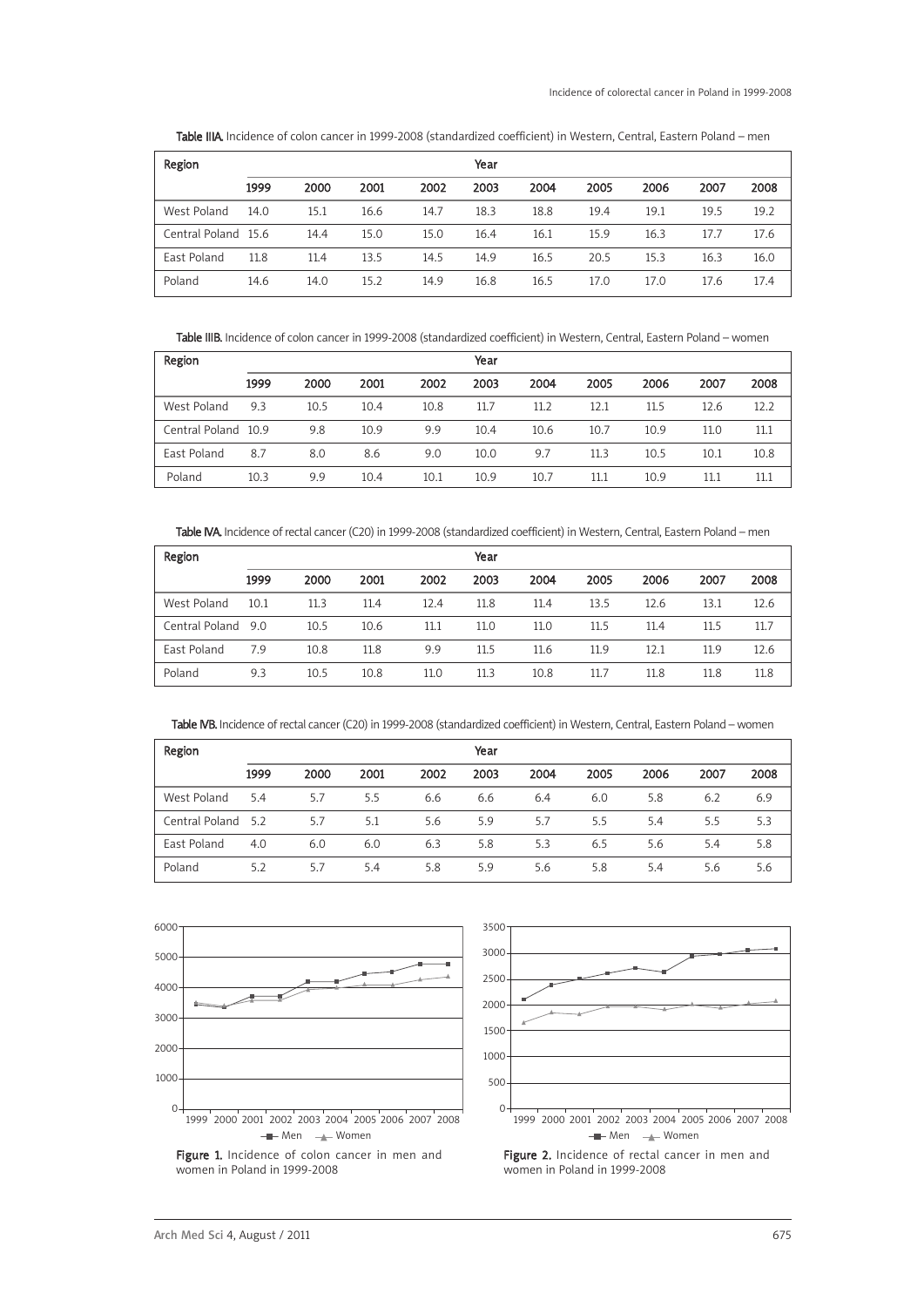

Figure 3. Incidence of colon cancer in 1999-2008 (standardized coefficient) for Western, Central, Eastern Poland.  $A$  – men,  $B$  – women



Figure 4. Incidence of rectal cancer (C20) in 1999-2008 (standardized coefficient) for Western, Central, Eastern Poland.  $A -$ men,  $B -$ women

As is apparent from Tables IIIA and IIIB, in 1999 the highest standardized incidence rate for colon cancer is observed for Central Poland at 15.6 for men and 10.9 for women (above the Polish value of 14.6 for men and 10.3 for women), the lowest for Eastern Poland at 11.8 for men and 8.7 for women (below the Polish value). In Western Poland it reached the average level of 14.0 for men and 9.3 for women. In the years 1999-2008 there was an increase in the incidence rate among men, in 2008 amounting to 17.4 for Poland, 19.2 for Western, 17.6 for Central and 16.0 for Eastern Poland. The highest growth rate occurred for the Polish western provinces – a 5.2. For women in 1999-2008 the incidence rate increased and in 2008 reached the level of 11.1, and 12.2 for Western, 10.8 for Eastern, and 11.1 for Central Poland. Change rate trends in 1999-2008 are illustrated in Figures IIIA and IIIB.

As is apparent from Table IVA and IVB, in 1999, the standardized incidence rate of rectal cancer (C20) was lower than that of colon cancer and showed little territorial difference, reaching in males the average level of 9.3 for the provinces of Western (10.1), Central (9.0) and Eastern Poland (7.9). For women, it reached respectively 5.4, 5.2, 5.1 and 4.0. In the years 1999-2008 there was an increase in incidence rate in both men and women, in 2008 reaching respectively for Polish males 11.8, in Western 12.6, Central 11.7, and Eastern Poland 12.6. For women the values were respectively 6.9, 5.3, and 5.8. Change rate trends in 1999-2008 are illustrated in Figures IVA and IVB.

## Discussion

Malignant tumours of the colon are a major cause of morbidity and mortality worldwide. They are more prevalent in developed countries than in developing countries, which may indicate a link with the horizontal life. In the UK every day 106 new cases of colon cancer are diagnosed [10]. In the United States, colorectal cancer is the third most common cancer in both sexes. In 2005, 108,100 people were diagnosed with colon cancer and rectal bending distal segment and 40,800 with rectal cancer [11]. In Germany, in 2006 the total number of cases stood at 68,740 [12]. There are differently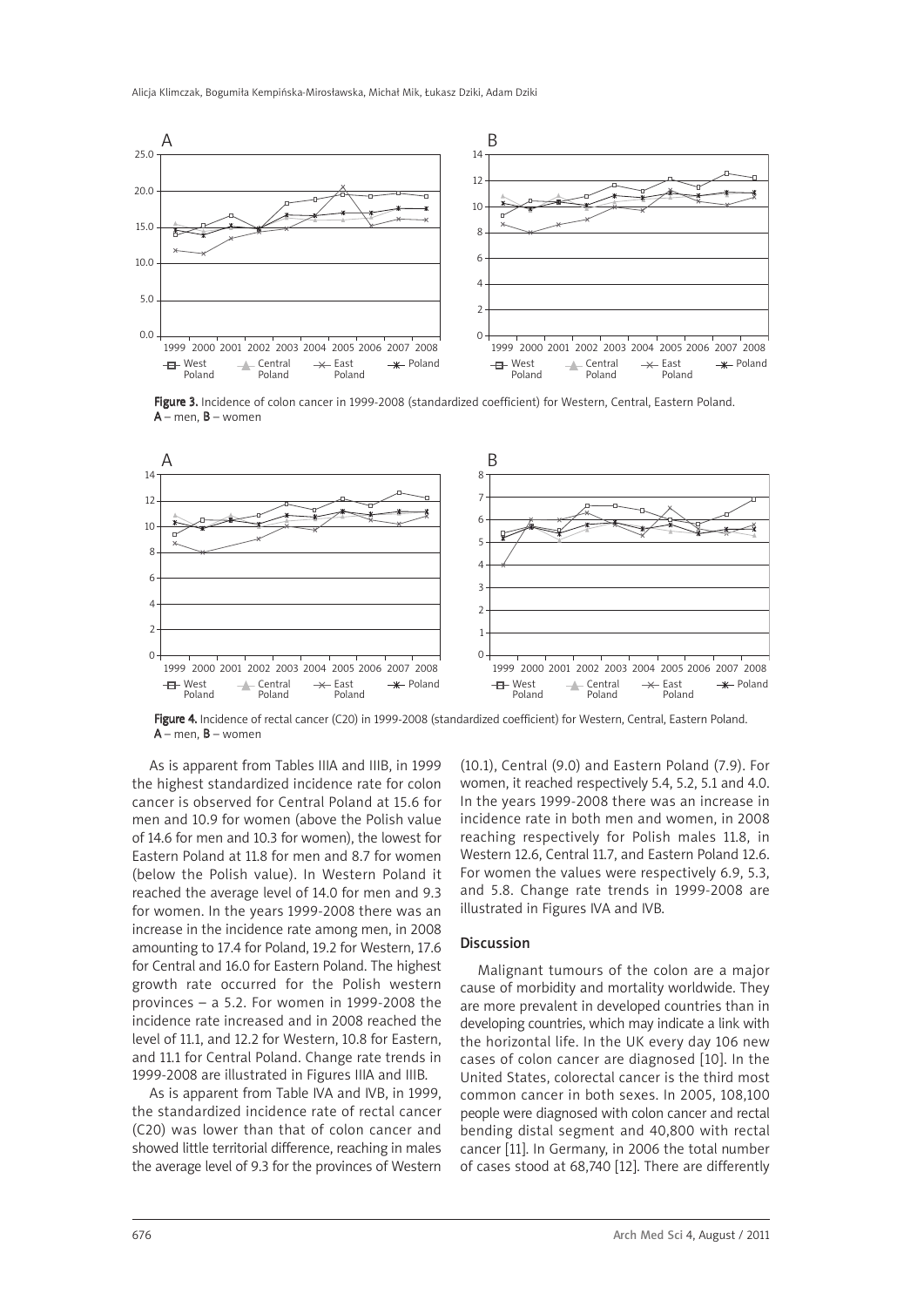shaped incidence changes over time: in some countries of Northern and Western Europe the incidence is stabilizing and even gradually decreasing [8], while in others it is increasing [9].

As is clear from the statistical data, colorectal cancer affects both sexes, but it is significantly more frequent in men, regardless of location of the tumour. In Poland, the epidemiological situation regarding this disease is alarming. Since 1999 we can observe an increase in incidence in both sexes expressed in absolute numbers. The rise in incidence rates is also illustrated by Polish and province groups standardized rates (with the exception of the above-mentioned colon cancer in women). In both locations, higher colorectal cancer incidence rates occur in men than in women, which indicates the relationship of this type of cancer with sex. Hormone substrate is considered one of the reasons for these differences.

In women, the first pregnancy at a young age, oral contraception and oestrogen replacement therapy are associated with reduced risk of developing colorectal cancer [14, 15]. In the Women's Health Initiative study, hormone replacement therapy showed 40% reduction in the risk of colorectal cancer [16]. In total, these data suggest that oestrogen and/or progestins protect against colon cancer. Territorial differences expressed in averaged standardized incidence rate for groups of provinces of Western, Central and Eastern Poland appear to be interesting. Thus, for colon cancer (C18) in 1999, the highest incidence rate (above the Polish figure) occurred in males in the Polish Central provinces.

However, by 2008 the growth rate was higher in Western and Eastern than in Central Poland. For women at the same time there was a slight drop in the rate in Central Poland and growth in Western (above the figure for Poland) and Eastern Poland (slightly below the Polish figure). In the case of rectal cancer (C20) in 1999, the highest incidence rate occurred in Western Poland, for both men and women (above the Polish value), as was also the case in 2008.

For the years 1999-2008 between the Western, Central and Eastern Polish provinces there are territorial differences in the incidence of colorectal cancer (expressed as the mean standardized incidence ratio), but higher incidence generally refers to the Western and Central Polish provinces rather than Eastern Poland.

The explanation for the observed differences requires further territorial epidemiological studies. They may depend on factors affecting the increased incidence of cancer (e.g., diet, socioeconomic status, genetic factors) as well as on factors affecting the rate of detectability (e.g., access to screening, patients' awareness, experience, doctors).

Summarizing the above results, we can conclude that for the two locations of colon cancer, increased incidence is observed for cancers of the colon, and it occurs more often in men than in women. Perhaps this is due to a diet rich in fats, particularly animal fats, which not only causes obesity, but also increases the risk for colon cancer. Drinking too much alcohol and smoking also may play a role in the development of colorectal cancer [17]. Smokers are 20-30% more likely to die of colon cancer than non-smokers [18]. Differences in the incidence of colorectal cancer among men and women may result from differential expression of oestrogen receptors, which may play a significant role in the pathogenesis of this tumour.

Oestrogens are used to reduce menopausal symptoms and for preservation of bone mineral density. Recent epidemiological studies suggest that combined oestrogen and progestin in hormone replacement therapy reduces the incidence of colorectal cancer in postmenopausal women [19, 20]. Other epidemiological studies suggest that oestrogen withdrawal increases the risk of MSIpositive colorectal cancer [21]. Therefore, hormone replacement therapy plays such a prominent role and oestrogens seem to have a protective effect against this type of cancer.

In conclusion, the increase in the incidence of colorectal cancer may be the result of the increased availability of endoscopic examinations. The differences in incidence between western and eastern Poland may result from the better economic situation of inhabitants of the west, and hence of a diet rich in conserved foods. Lack of territorial differences in the number of cases in Poland may be the result of the general access to rectoscopic examination throughout the country. The differences in the incidence of colorectal cancer among men and women may be associated with the hormonal substrate.

Testing for colon cancer may be relevant to the analysis of the causes of territorial differences in the incidence of mortality. Differences in mortality may, inter alia, indicate the dominant role of either dietary factors or the availability of medical care. Irrespective of the epidemiological studies, the results of many years of genetic research can play an important role in the analysis of the causes of morbidity of colorectal cancer.

## **References**

- 1. Didkowska J, Wojciechowska H, Tarnowski W, Katoński WA. Nowotwory złośliwe w Polsce w 2000 roku. Centrum Onkologii – Instytut, Warszawa 2003.
- 2. American Cancer Society. Colorectal Cancer Facts and Figures Special Edition 2005. Atlanta, GA: American Cancer Society 2005.